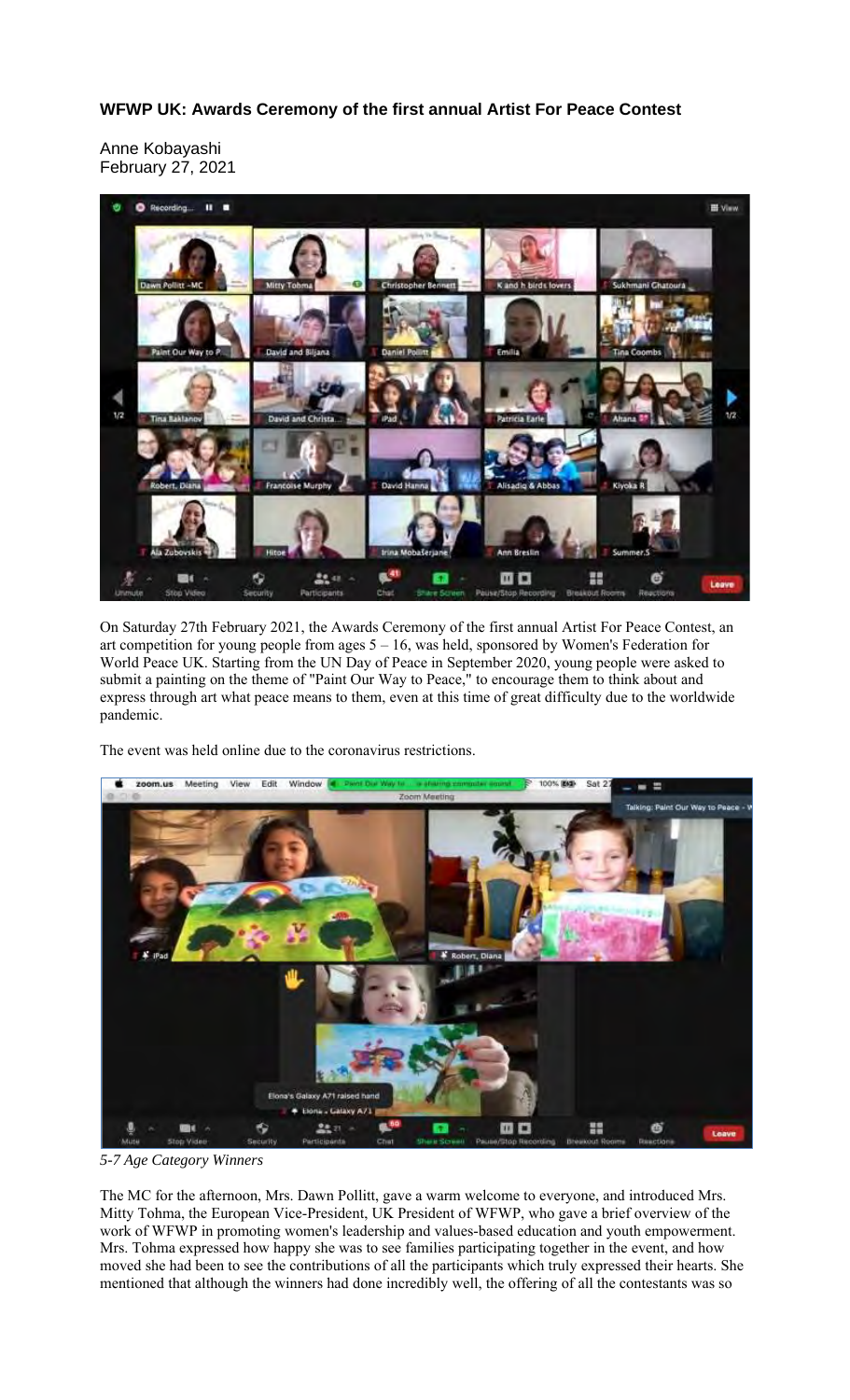valuable.

The next speaker was Mrs. Ala Zubovskis, the coordinator for the Bromley WFWP Branch, who had the inspiration to initiate the competition. Ala thanked everyone, including the organizing committee, and reiterated Mitty's remarks that all the young people had made an incredible contribution. She said it is so important to support young people in reaching their full potential. She hopes next to create a virtual art club for peace for UK youth.



*8-12 Age Category Winners.*

The opening remarks were followed by children's entertainer Mr. Simon Rossillie, Amigo's Magic, who put on an amazing Magic Show which had the children alternately laughing and gasping in wonder.

The audience, young and not so young, were truly captivated by it.

Next, Mrs. Pollitt introduced the 3 judges - the Head Judge, Mr. Christopher Bennett, gave an overview of how all the children's lovely artwork had been appraised and judged, after a lot of consideration. The other two judges were Mrs. Romica Jones and Mrs. Tina Baklanov.



*13-16 Age Category Winners*

We were then able to view a presentation of all the art submissions, which was really lovely to see.